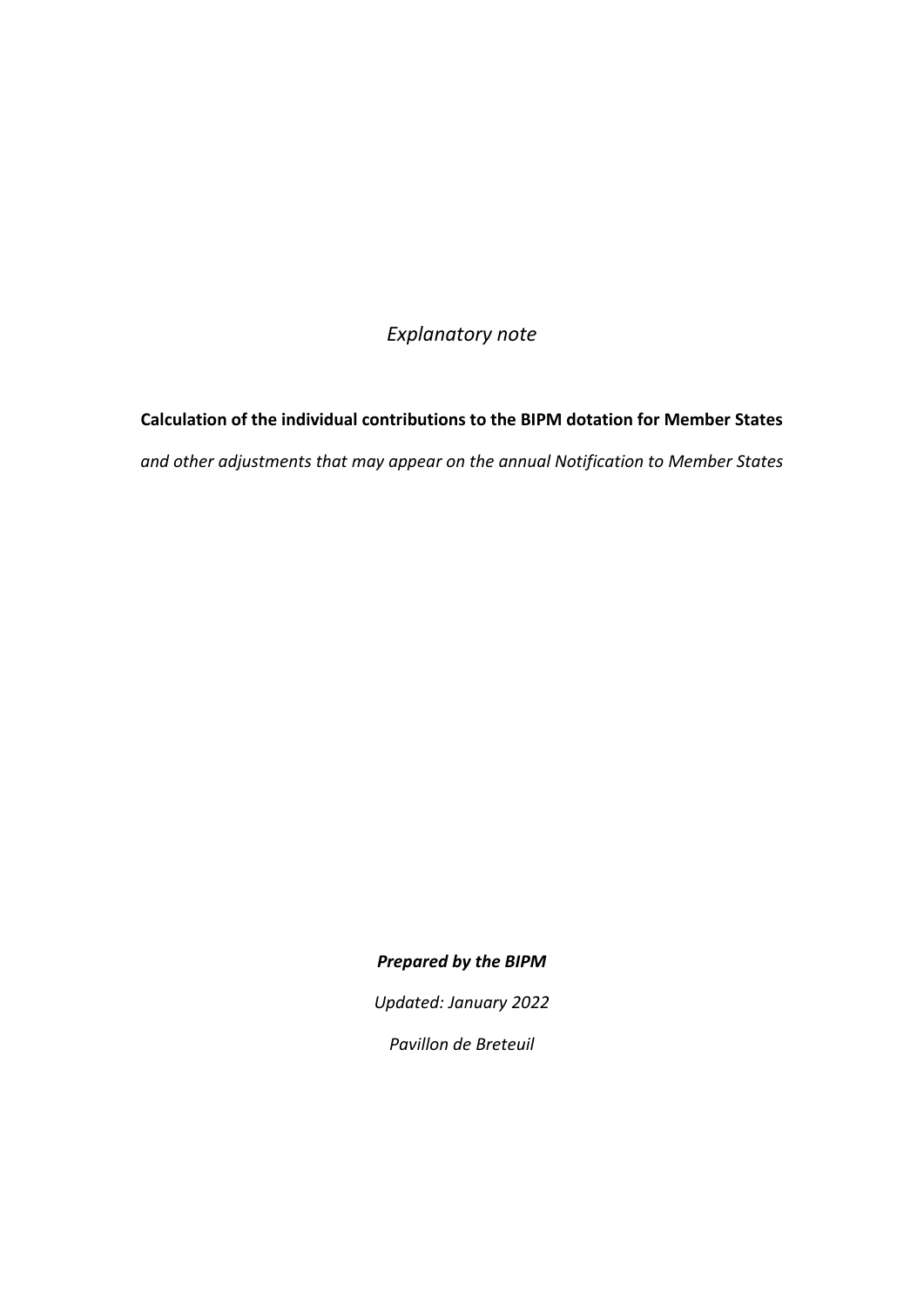## **Executive Summary**

Towards the end of each calendar year the International Bureau of Weights and Measures (BIPM) sends out the statutory *[Notification](https://www.bipm.org/en/publications/notification)[1](#page-1-0)* to Member States\* and Associate States and Economies of the General Conference on Weights and Measures (CGPM). The *Notification* informs Member States of their contributions and Associate States and Economies of the CGPM of their subscriptions due for the following year.

This document explains in detail how the contributions are calculated for Member States. A companion document "Calculation of the Subscriptions for Associate States and Economies of the CGPM" explains how the subscriptions are calculated.

Establishing the contributions requested from Member States involves three main steps:

- 1. Establishing the BIPM "dotation", that is the total sum paid to the BIPM by the Member States for each year of the forthcoming period.
- 2. Partitioning the BIPM dotation amongst the Member States, which is based on the partitioning in the UN Scale ('*Scale of assessments for the apportionment of the expenses of the United Nations'*) but adjusted to take account of the differing membership of the two organizations (BIPM and UN), and of the caps adopted by the CGPM for the maximum and minimum contributions of Member States.
- 3. Application of adjustments (if any) arising from retrospective scale changes and/or advances or reimbursements resulting from any Member States being in arrears.

A detailed explanation of each step is given in this document.

\**The official term is "State Parties to the Metre Convention"; the term "Member States" is its synonym and used for easy reference.*

<span id="page-1-0"></span><sup>1</sup> Full French title: "*Notification des parts contributives dues par les gouvernements des hautes parties contractantes pour l'entretien du Bureau international des poids et mesures et des souscriptions des États et Entités économiques associés à la Conférence générale*"

English translation: *"Notification of the Contributive Parts due by Governments of the High Contracting Parties for the maintenance of the Bureau International des Poids et Mesures and of Subscriptions due by Associate States or Economies of the CGPM".*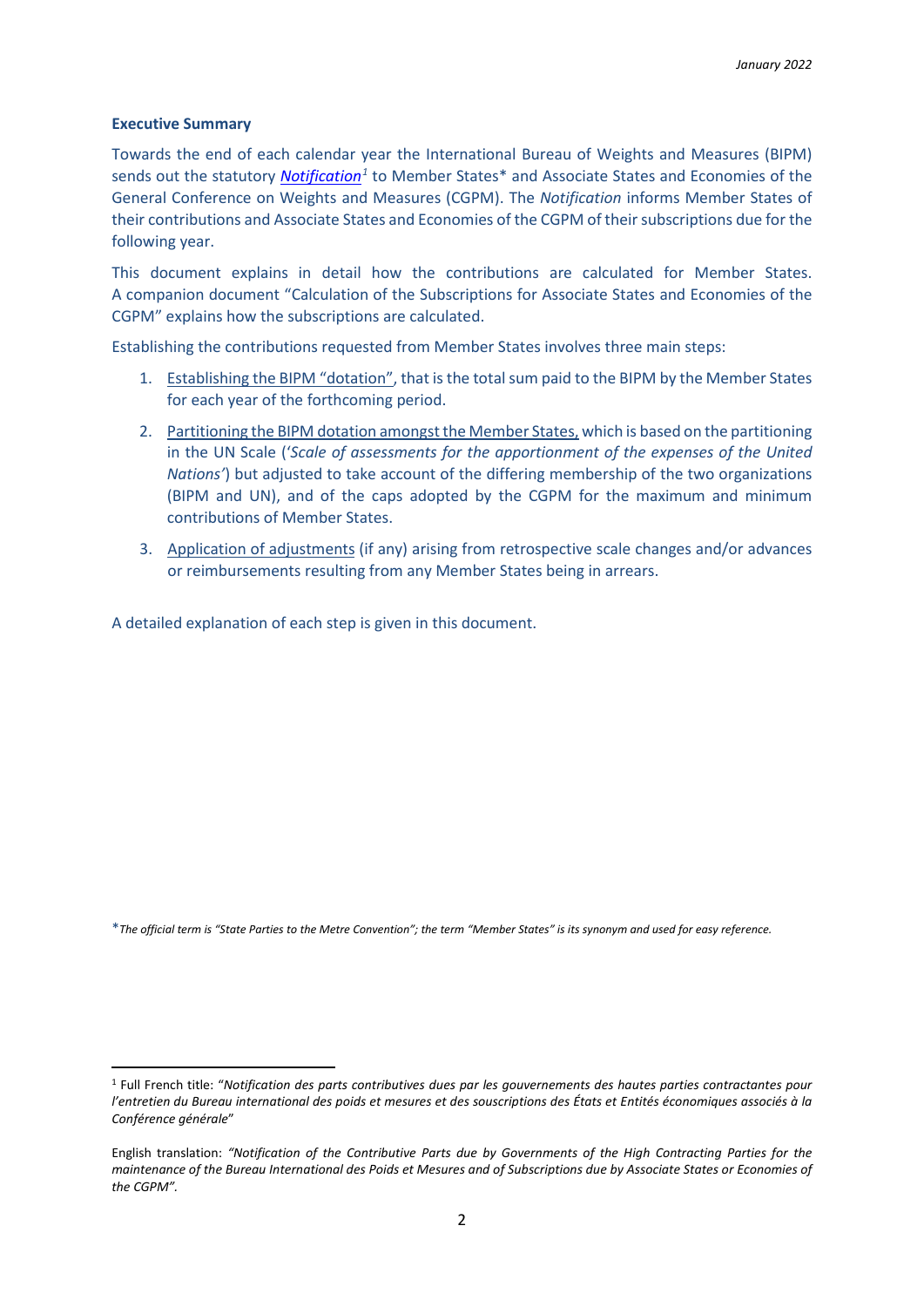## **1. Establishing the BIPM "dotation"**

The BIPM dotation is adopted by Resolution voted at each meeting of the CGPM. The dotation is set to correspond to the activities proposed and agreed for the forthcoming BIPM Work Programme (taking into account income from other sources such as the subscriptions from Associates of the CGPM, other minor incomes etc.). The dotation covers the next period, usually a four-year period which is sometimes referred to as a quadrennium<sup>[2](#page-2-0)</sup>. The dotation takes effect as from January of the second year after the meeting of the CGPM at which it was adopted.

The BIPM Work Programme 2020 - 2023 and corresponding dotation was adopted by the CGPM in November 2018 [\(Resolution 4\)](https://www.bipm.org/en/committees/cg/cgpm/26-2018/resolution-4) and took effect from January 2020.

A new BIPM Work Programme 2024-2027 and corresponding dotation is expected to be adopted by the CGPM in November 2022 and will take effect from January 2024.

## **2. Partitioning the BIPM dotation amongst the Member States**

The dotation is funded collectively by the Member States, each Member State paying a yearly contribution (or "contributive part"), as indicated in the *Notification*. The starting point for the calculation of the individual contributions is the "*Scale of assessments for the apportionment of the expenses of the United Nations*", which is adopted by Resolution of the UN General Assembly and published by the UN. This scale is revised every three years (though it is usually not available until after the start of the applicable three-year period).

> The period 2019-2021 was covered by the UN Scale available online: *["73/271 Scale of](http://undocs.org/en/A/RES/73/271)  [assessments for the apportionment of the expenses of the United Nations"](http://undocs.org/en/A/RES/73/271)*.

> The period 2022-2024 is covered by the UN Scale available online: *"76/238 [Scale of](https://undocs.org/en/A/RES/76/238)  [assessments for the apportionment of the expenses of the United Nations"](https://undocs.org/en/A/RES/76/238)*.

Having established the individual percentages allocated from the UN Scale, a number of further sub steps need to be considered to arrive at the individual contribution of each Member State to the BIPM dotation.

2.1: The first point to note is that the partition in the UN Scale is based on the UN membership, which includes a much larger number of countries than there are Member States. The UN Scale partition - the fraction due by each country - is given in percent such that they sum to 100 % for the all the UN members. So the coefficients of the UN members that are not Member States are removed from the calculation, and then the remaining coefficients are renormalized such that they again sum to 100 % exactly.

<span id="page-2-0"></span><sup>2</sup> In 2014 the BIPM Work Programme and corresponding dotation was adopted for 2016-2019, and in 2018 the BIPM Work Programme and corresponding dotation was adopted for 2020 – 2023, *i.e.,* in each case a four-year period.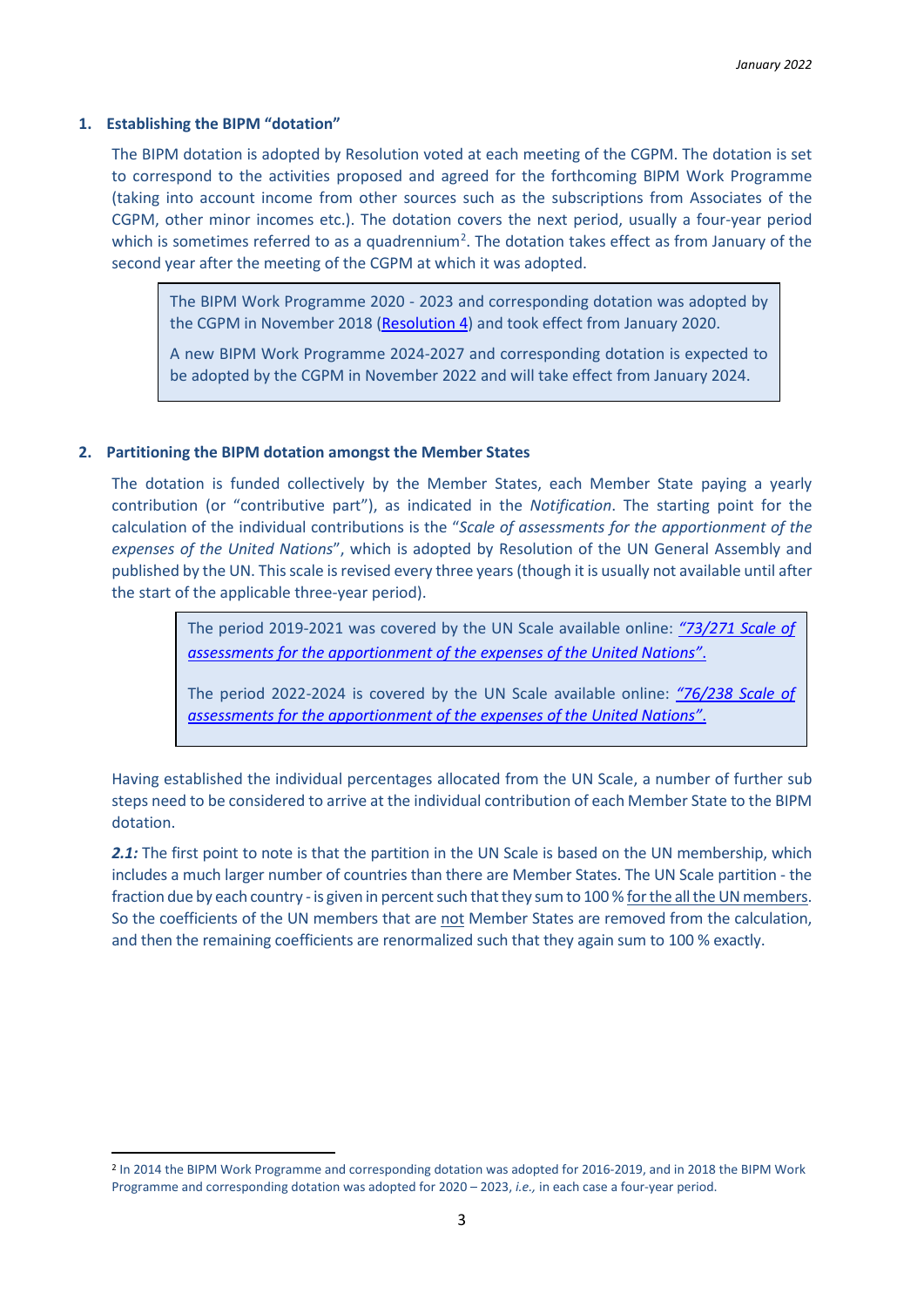In the UN Scale 2019-2021 there are 193 states listed, whilst at the time of the preparation of the BIPM *[Notification](https://www.bipm.org/en/publications/notification)* for 2022 the BIPM had 63 Member States. However, the correction for participation depends on the number of the Member States (which was 59) who agreed and adopted the dotation at the 26th meeting of the CGPM in November 2018.

Four states – Morocco, Ecuador, Belarus and Estonia acceded after the 26th meeting of the CGPM in November 2018. They were not part of the dotation decision, and will be addressed separately until the 27th meeting of the CGPM.

Thus for the calculation of the 2022 *Notification* the coefficients for 134 UN members (193 – 59) were removed from the calculation. In practice the effect is far less dramatic than it might seem. Summing up the UN coefficients for the remaining 59 Member States (at that time) gives more than 95 % of the UN total because all the major UN contributing members are also Member States.

2.2: The CGPM decided at its 11th meeting (1960) to adopt maximum and minimum percentages for the individual contributions from Member States (see for the CGPM, 11th meeting, 1960, "*[Comptes Rendus](https://www.bipm.org/documents/20126/33145685/CGPM11.pdf/c626e1d6-4320-56d3-db37-c6f2a343483b)*" page 74). At that time the maximum and minimum contributions were set at 10 % and 0.5 % of the BIPM dotation respectively.

The CGPM at its 16th meeting (1979) established the principle addressing accession of new Member States (embodied in [Resolution 7](https://www.bipm.org/en/committees/cg/cgpm/16-1979/resolution-7) ) that has been followed since that time:

**a) Since new Member States bring additional work to the BIPM, in order to ensure that support/services to existing Member States are not degraded, and the overall budget of the BIPM should rise accordingly when a new Member State accedes, but**

**b) the contribution of existing Member States should not rise as a result of a new Member State acceding.**

This is addressed at each meeting of the CGPM by starting discussion for the forthcoming period from a "base line" set by considering the dotation for the final year of the previous period plus the Contribution(s) for new Member State(s) having acceded during the previous period. In this way the CGPM may agree a BIPM dotation that has increased when a new Member State accedes, but it is distributed between an increased number of Member States such that there should be no change for all existing Member States. In order to achieve this for those Member States that are either maximum or minimum contributors a correction is necessary, since such states pay a fixed percentage of the total dotation. A mechanism to achieve this was introduced b[y Resolution 7](https://www.bipm.org/en/committees/cg/cgpm/16-1979/resolution-7) (1979). This works by reevaluating the maximum and minimum percentages for contributions at the beginning of each quadrennium by multiplying them by a factor of  $100/(100 + x)$ , where *x* is equal to the sum of percentages of repartition corresponding to Member States having acceded to the Metre Convention since 1977<sup>[3](#page-3-0)</sup>.

For the period 2019 to 2021, taking account of accessions from 1977 until the 26<sup>th</sup> meeting of the CGPM in 2018, the maximum and minimum contributions have reduced from 10 % to 9.254 % and from 0.5 % to 0.463 % of the BIPM dotation respectively.

<span id="page-3-0"></span><sup>&</sup>lt;sup>3</sup> The CGPM at its 16th meeting in 1979 took into account the accession of the People's Republic of China in 1977.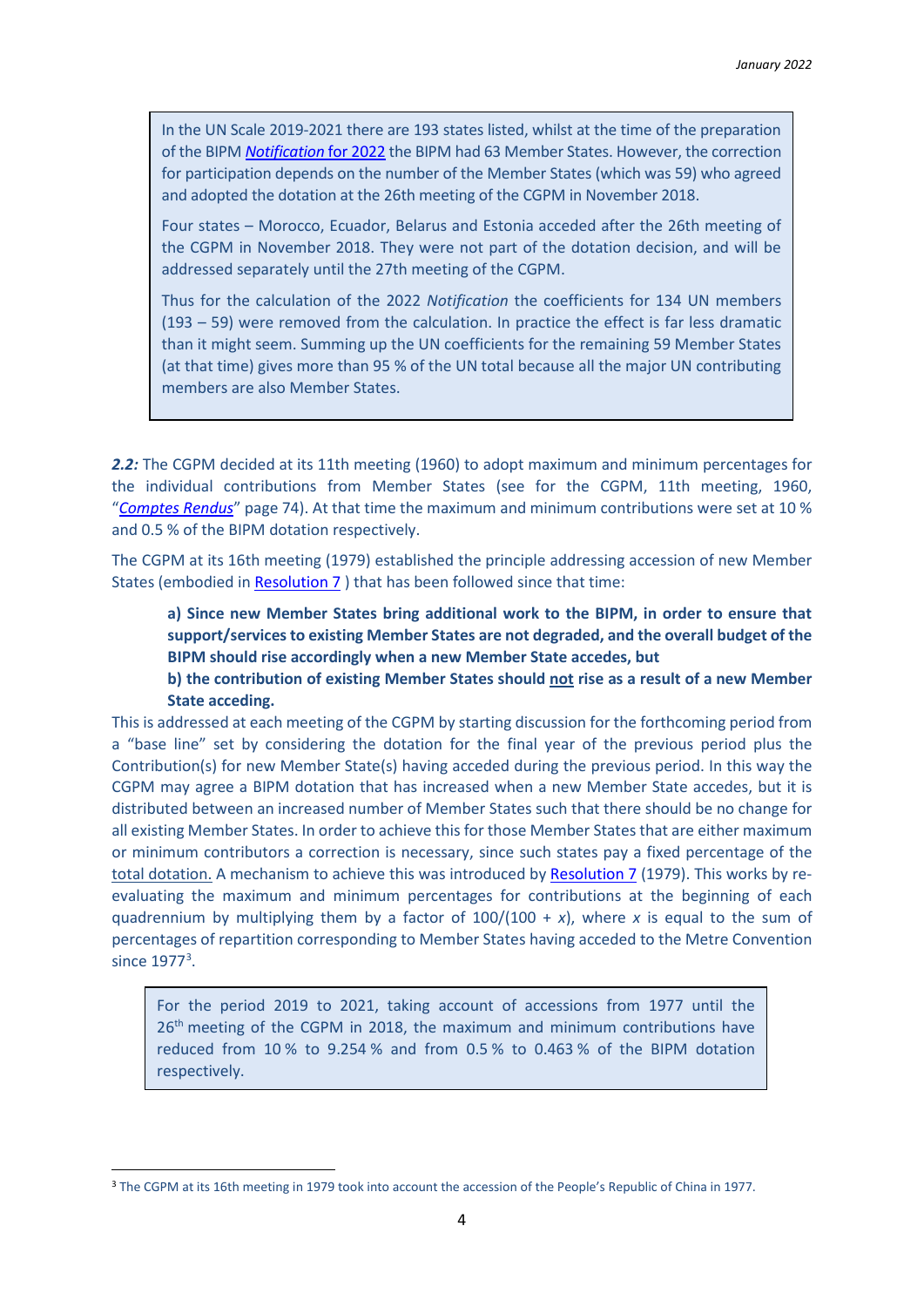2.3: Fixing the percentage of the dotation paid by maximum-paying and minimum-paying Member States fixes the corresponding contribution from these states. The net effect (with the current BIPM membership) is that the sum of contributions of all maximum and minimum contributing Member States is less than they would be if their contributions were simply left at the BIPM normalized scale. The consequence for the non-maximum and non-minimum contributors is that their contribution must be re-normalised by whatever factor is needed to restore the total contribution to 100 percent and match the agreed BIPM dotation<sup>[4](#page-4-0)</sup>.

A final multiplication factor, arrived at by combining both renormalization of the UN Scale for Member States (described in *2.1*) and the factor to account for the fixing of the maximum and minimum contributors, is quoted in the *Notification*.

## **3. Application of adjustments**

Depending on circumstances two further types of adjustments may appear on the *"Notification*".

*3.1: Adjustment related to the periodic revision by the UN of its Scale of assessments*. Every three years the UN establishes and publishes a new Scale of assessments, the basis for the BIPM calculation. However, the Scale is not generally published ahead of the start of the three-year period to which it applies. Article 10 of the Metre Convention requires that "*the contributive parts of each of the contracting states shall be paid at the beginning of each year*". Consequently, the BIPM sends the *Notification* to Member States no later than mid-December of the preceding year. For the first year of a new UN Scale the *Notification* is based on the "old" UN Scale (the new one not yet being available) and a note is included indicating that a correction will be included in the *Notification* for the following year. Whilst it would be simpler to wait for the publication of the new UN Scale before calculating the dotation, many countries wish to pay for the following year from uncommitted national budget, and need to do so in December.

The 2019-2021 UN Scale was not published until 4 January 2019 so the 2019 *[Notification](https://www.bipm.org/en/publications/notification)*, distributed to Member States in December 2018, was based on the 2016-2018 UN Scale. A correction was applied to the 2020 *[Notification](https://www.bipm.org/en/publications/notification)*. Consequently the 2020 BIPM *Notification* included an adjustment for each Member State following recalculation of their contribution for 2019 using the correct UN Scale as the basis.

As the 2022-2024 UN Scale was not published until 4 January 2022, the 2022 *[Notification](https://www.bipm.org/en/publications/notification)*, distributed to Member States in December 2021, was based on the 2019-2021 UN Scale, an adjustment will be included in the 2023 BIPM *Notification*.

<span id="page-4-0"></span><sup>4</sup> When calculating, iteration may be needed because initial assumptions of which states are on the maximum or minimum need to be revisited when the multiplication factor is first calculated and applied, as application of this factor can, theoretically, lift a country onto the maximum or out of the minimum.